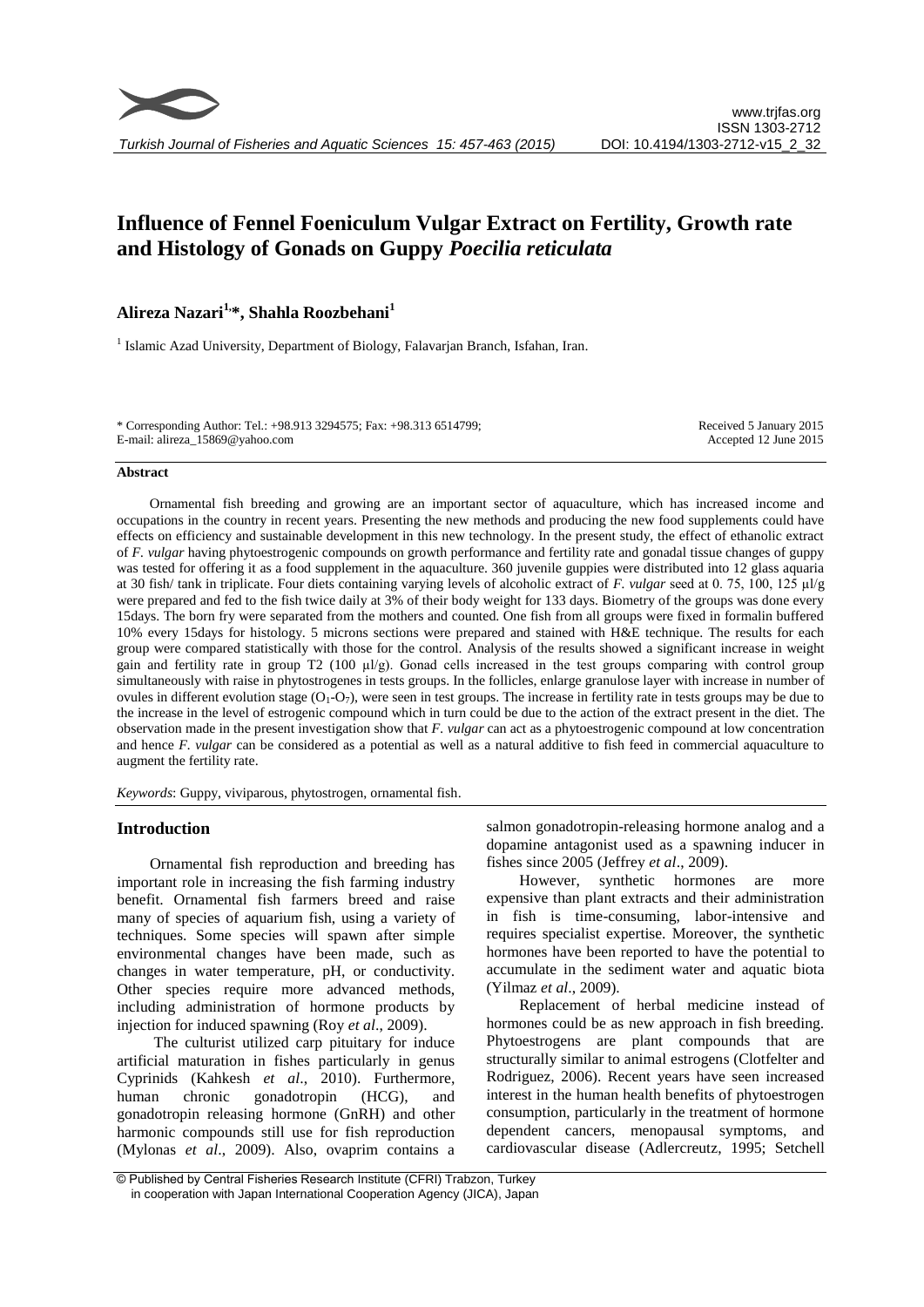and Cassidy, 1999; Beck *et al*., 2005). The three classes of phytoestrogens (isoflavones, coumestans, and lignans) are found at high concentrations in plants such as legumes (Dixon, 2004) and fennel (Choi and Hwang, 2004). While terrestrial animals are exposed to phytoestrogens primarily through herbivory (Bennetts *et al*., 1946; de Man and Peeke, 1982), aquatic animals are exposed to waterborne phytoestrogens from several sources (Clotfelter and Rodriguez, 2006). Fennel *Foeniculum vulgar* extracts proved to have antiinflammatory, antispasmodic, carminative, diuretic, expectorant, laxative, analgesic, stimulant of gastrointestinal mobility and are used in treatment of nervous disturbances (Choi and Hwang, 2004). Moreover, the effect of fennel extract on reproductive system and tissues of male rats has been investigated (Torkezahrani *et al*., 1997). The effects of fennel extract on polycystic ovary syndrome (PCO) have also been investigated (Citarasus, 2010). The fennel extract impacts on growth and reproduction system of fishes have not been reported so far.

The guppy *Poecilia reticulata* is one of the viviparous ornamental fishes considered as a suitable tool in the histological studies of gonads (Georgescu, 2012). On the other hand, the hormonal control of reproduction in guppy is similar to other vertebrates and pituitary gland influence ovary by gonadotropic hormones (Hogarth, 1976).

In addition, ovary in *P. reticulata* has the ability to produce steroids like ovary of other vertebrates. This ability is due to the presence of synthesized enzymes of steroids inside the granulose cells that have surrounded the growing follicles (Georgescu, 2012). Other features of the guppy fish that short period of pregnancy (between 21 to 30 days) by an average of 28 days (Lam, 1983). All these properties along with comfortable conditions for maintaining this species in the aquarium make it as a suitable fish species for various tests (Woodhead, 1979).

The histological effects of the Fennel extract on fish gonads as a replacement for synthetic estrogens has not been studied yet. The purpose of this study is microscopic investigation on the female guppy reproduction system treated by different dosage of ethanol extract of fennel.

## **Materials and Methods**

### **Fish**

360 Juvenile guppies with mean weight (0.017±0.035 g) originally from Singapore were purchased from commercial supplier. The fishes were acclimatized in clean aquaria for two weeks before the experiment and fed with commercial ornamental fish feed (Tetramin, Germany) twice daily. The experiment was conducted in glass aquaria each containing 30 L of water. Then, the guppies were divided in four groups, three test groups and one control group in triplicate and distributed into 12 glass aquaria at 30 fish/aquaria. The temperature was maintained at 28ºC and the aquaria were aerated.

#### **Extract Preparation and Diet**

The seed of Fennel were purchased from Herbal medicine shop in Isfahan, Iran. The seed was identified by Department of Botany of Science at Faculty of Biology, Azad University, Falavarjan branch, Isfahan, Iran. Fennel seed was pulverized with a blender. Obtained seed powder (50g) was mixed with ethanol 96º in ratio of 1:1 and stirred on the room temperature for three times each time 24 hours. Subsequently, it was filtered over Whatman No.1 paper. The obtained filtrated extract was dried in room temperature. The final liquid was prepared by diluted the dried extract in distilled water in ratio of 0.01 g/ml.

Four diets prepared containing 0, 75, 100, 125 µl/g extract and mixed with food and dried. The diets were fed to the fish twice daily at 3% of their body weight for 133 days. Biometry of the all groups was done every 15days. The born offspring was separated from the mothers and counted.

## **Histology**

One fish from all groups were fixed in formalin buffered 10% every 15days for histology. The fixed fishes then dehydrated and mounted in paraffin blocks. Five-μm thick sections of fish blocks were cut, mounted on glass slides and stained with Haematoxylin and Eosin for histopathological examination using bright field light microscope.

## **Results**

The guppies fed with variety of diets in three test groups for 133days shown considerable growth rate comparing with control group (Figure 1). The first group (T1) consists of 90 fishes in triplicate with average weight of  $0.002\pm0.051$  fed with 75  $\mu$ l/g fennel extract. This group obtained average weight of 0.144±0.297 g\after 133days of experiment. The second treatment (T2) in triplicates, with average weight of 0.002±0.024 g received 100 μl/g fennel extract. The average weight gain in this treatment reached to  $0.172 \pm 0.52$  g after 133 days. In the third treatment (T3) as in the previous treatment with 90 fishes in triplicates with an average weight of  $0.001\pm0.035$  g, after 133 days of feeding with diet number three containing 125 μl/g fennel extract reached to an average weight of  $0.117\pm0.466$  g. The control group in triplicate and 90 fishes with a mean weight 0.002±0.029 g fed with no fennel extract reached to 0.010±0.238 g. Comparison of weight changes in test groups and control during experiment was shown in Figure 2. According to this graph the daily growth rate in the group T2 is comparable with the other groups  $(M = 0.0039)$  while in the control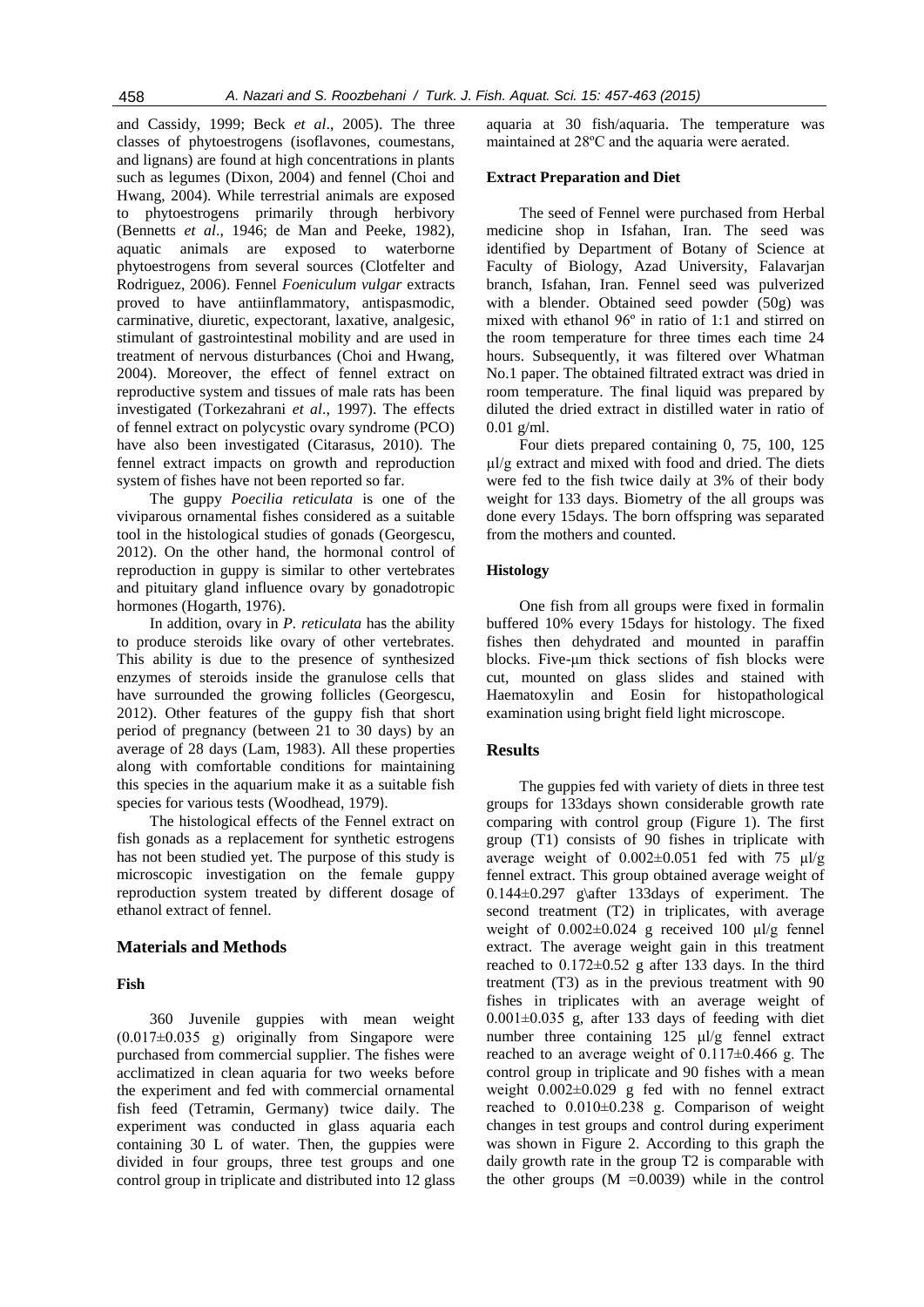

**Figure 1.** Comparison of growth rate in test groups with control group.



**Figure 2.** Comparison of weight changes in test groups and control during experiment.

group the mean of daily growth was measured 0.0019 g/day. Based on the statistical analysis of results, the difference between the growth rate in the T2 group and control group is significant  $(P<0.05)$ .

## **Histopathology**

Figure 3A shows cross section of female guppy 15d after treatment with fennel extract in group 2 in compare with group control (B) after 30d. These figures shows no develop in ovaries at the beginning of the test. Immature follicles are seen in the ovaries.

After many days, ovary and follicles and seminal vesicles are appear inside the abdominal cavity of female's guppies in test groups. (Figure 4A) This process in control group that did not receive *F. vulgare* extract is specified in the longer and with fewer follicles (Figure 4B). Also, in the samples that received *F. vulgare* extract the granulose layer around follicles has had further development (Figure 5). Follicles containing oocytes in the different stages of development  $(O_1$  to  $O_7$ ) as well as with more number can be seen in Figure 5. Figure 6 indicates the sperm holder bag of female. As well as lipid droplets in the yolk oocytes can be seen in the Figure 4. The complete fetus in the day 133 after the start of the experiment can be seen in Figure 4. Figure 7 indicates

the comparison of the average fertility in the different test groups. According to this diagram T2 group had the highest rate of regeneration among different groups by receiving 100 mg per liter of extract.

## **Discussion**

The internal breeding control's pattern of poeciliidae and vertebrate is comparable. In this pattern, gonadotropic hormone controlled maturation of immature ovum. Increasing in hormones' concentration enhance evaluation of ovum and function of cell surface receptors (Hogarth, 1976). The aim of this study was to evaluate the influence of different value of ethanolic extract of fennel on development procedure of genital tissue of female guppy. Microscopically investigation and statistical results obtained from this research indicate that fennel extract influenced of maturity of ovum in shorter time (Figure 4). Accordingly, in the treatment groups in comparable with control group the offspring born earlier and with more quantity. Findings in the present study are consistent with the findings of Thiago *et al.* (2011). Their research was focused on poeciliidae family and indicates that increasing of vitellus in the liver of teleost has related to response to increase of 17-β estradiol. Thus, the estrogenic hormones level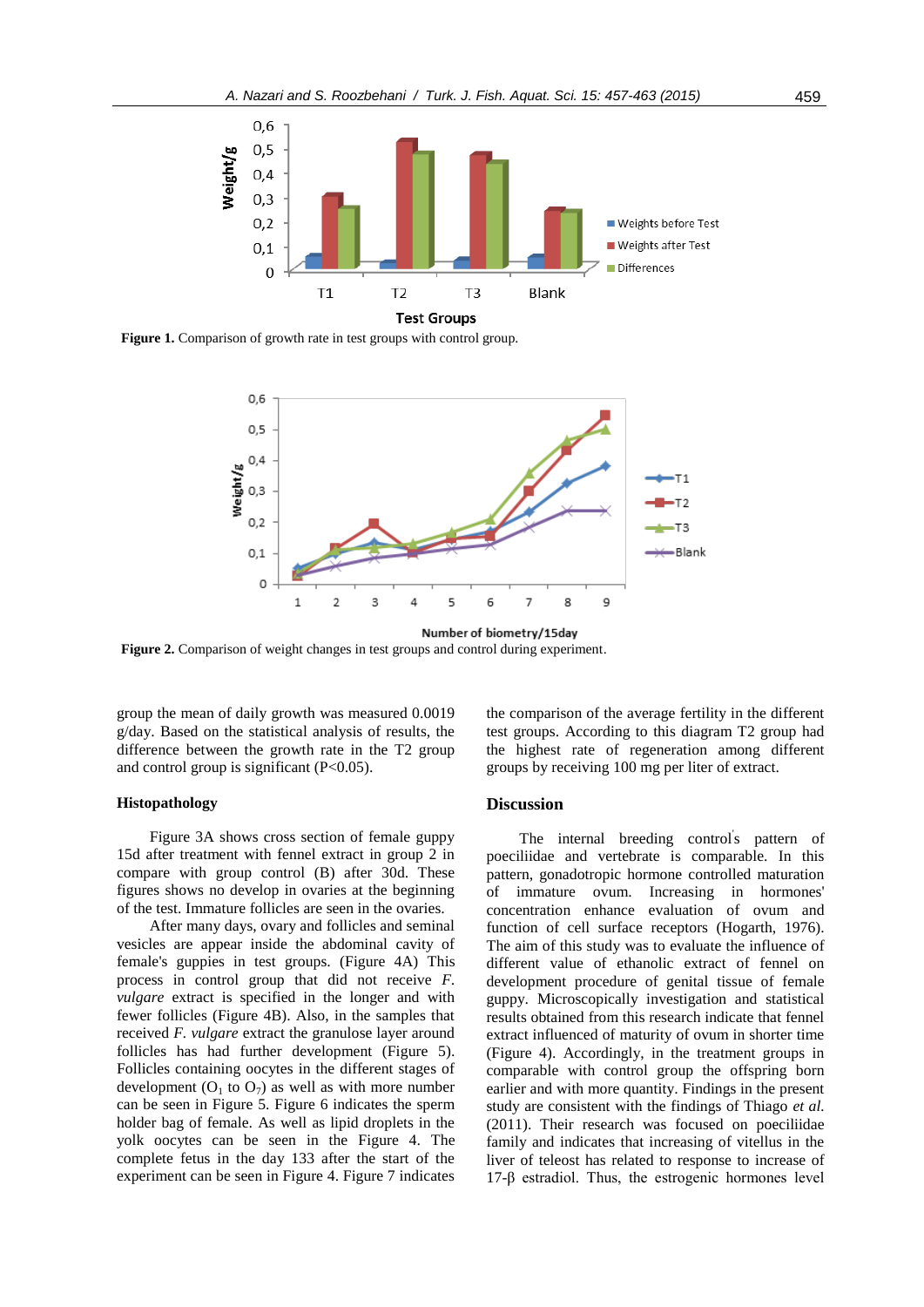

Figure 3. A) Cross section of female guppy fed with fennel extract after 15d in group T2. B) cross section of female guppy in control group after 30d. X40, H&E.



**Figure 4.** L Cross section of female Guppy 133d after treatment with fennel in Group 2. R: Cross section of female Guppy 133d after treatment with fennel in Group control. White arrow shows vitellus of follicules. Mu: Mussels, Em: Emberyo, Ov: Ovary, O: oocyte.

was increased in treatment groups during experiment by feeding. Increase in estrogenic hormones in fish enhanced reproductive activity and the offspring was born in shorter time. Pellisero *et al.* (1991) indicated that Phytostrogens has same effect but weaker than 17-β estradiol. The histology figures in different stages were indicated that maturation of the ovum on the ovary would increased concurrently with increasing in the fennel extract on the diet but lesser in comparable with the synthetic hormones. Therefore, it is necessary to using the phytostrogens such as the fennel extract before beginning of reproduction season for more influencing on reproductive system. The time and quantity of fennel extract applied in fish diet has related to breeder weight, environmental factors, salinity and water temperature. After maturation, the follicles in the ovary of viviparous teleost would not be sensitive in

equal level to the induction effect of gonodotropin and estrogens. Therefore, mature follicles, fertilize follicles and embryo ready to birth are exist together in the ovary simultaneously (Hogarth, 1976). Figure 4 shows these follicles in the ovary of the guppy exposed by fennel and indicted that fennel extract influenced the guppy same the estrogenic hormones whiles in the other species of oviparous teleost, the follicles have synchronic stages of maturation. In a research on *Epinephelus Coiodes* an oviparous fish (Abbasi *et al*., 2006) indicated that all follicles will developed and matured concurrently. These species will spawn annually and in the same season. In the other research on *Thunnus albacore* which (Oryan *et al*., 1993) evaluated that in this species same the other species belonging to family Scombridae the ovum in different stages occurred in the ovary simultaneously. There are similarities in results between the present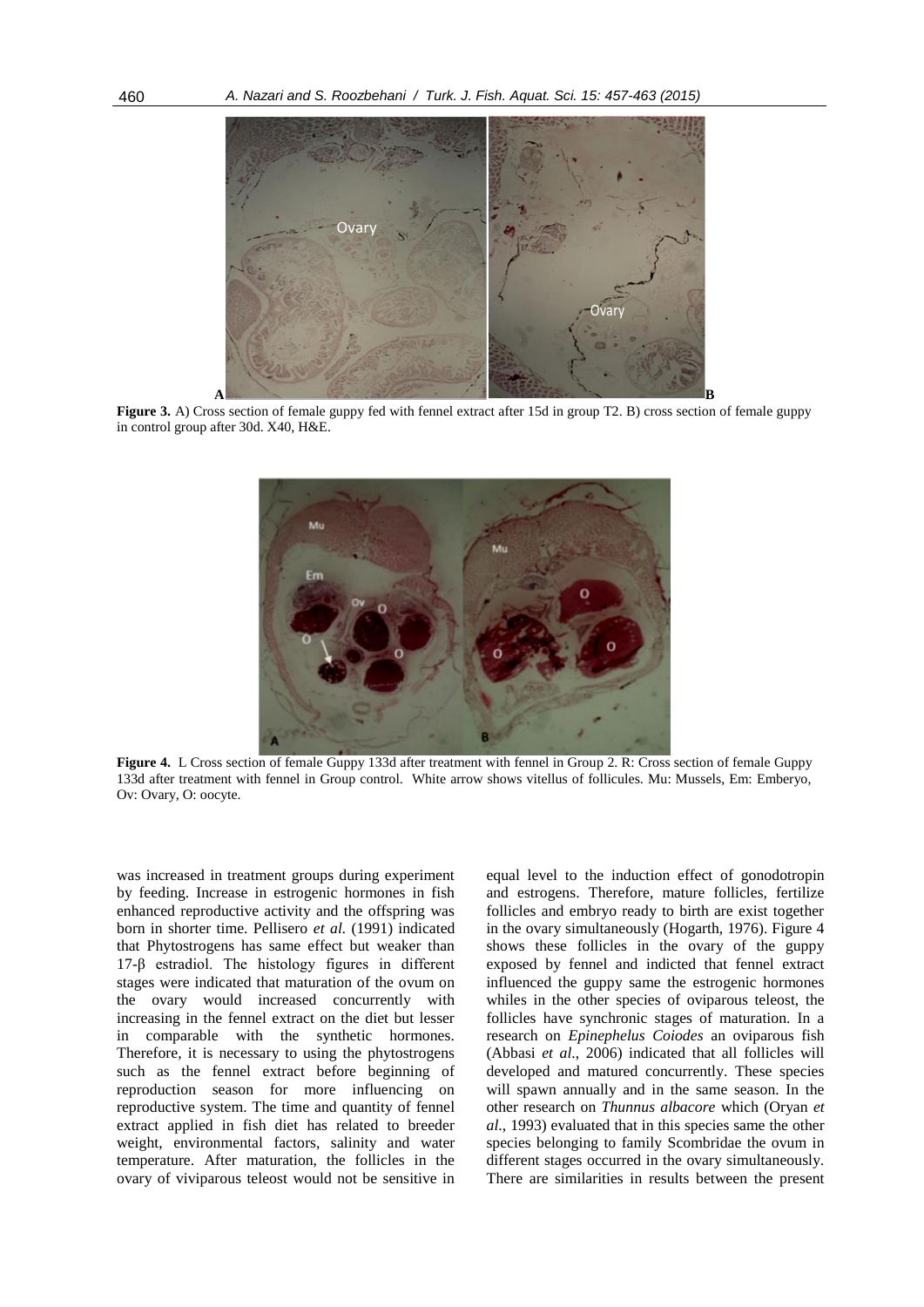

**Figure 5.** Cross section of female Guppy in ovary 133d after treatment with fennel. (L); Oocyte in different stage. X10. E&H. (R): Follicles with oocyte. Red arrow show granulose layer. OO: Oocyte, Y: Yolk, O: Ovum, x100, H&E.



**Figure 6.** Cross section of female Guppy 118d after treatment with Fennel. (L); seminal vesicle, x10, H&E. (R); High magnification of seminal vesicle with sperms (white arrows), x100, H&E.

study and those described by (Yilmaz *et al.*, 2009).<br>They evaluated that genesis including of They evaluated that genesis including of phytostrogens increased growth rate and sex differentiation in the Sharptooth catfish *Clarias gariepinus*.

Previous study on phytostrogens compound showed that phytostrogens have different effect on the different species of fish spatially on ornamental species. Brown *et al.* (2002) indicated that Genistein as a phytostrogen has limited effect on reproductive endpoints in a female fighting fish *Betta splenden* while other researches showed contrast results. Phytostrogens increased vitellogenin synthesis in Tilapia primary hepatocytes (Turker and Takemura, 2011). Furthermore, phytoestrogens are able to stimulate vitellogenin synthesis *in vivo* in Siberian sturgeon *Acipenser baeri* (Pelissero *et al*., 1991) and common carp, *Cyprinus carpio*, (Turker and Bozcaarmutlu, 2009), *in vitro* in rainbow trout, *Oncorhynchus mykiss*, hepatocyte (Pelissero *et al*.,

1993) and *in vivo / in vitro* in Siberian sturgeon, *Acipenser baeri*, and rainbow trout (Latonnelle *et al*., 2002). Turker and Takemura (2011) in their study indicated that plant extract such as fennel, fenugreek, aniseed, safflower, flaxseed, liqurice, pomegranate and soybean were considerably less potent than estradiol. In this regard it is recommended to applying phytostrogens in long duration for stronger effect on fish breeder. However, further research should be done to evaluate the effective dosage on different species by establishing an *in vivo* experiment in both male and female.

### **Acknowledgment**

It is a pleasure to acknowledge with gratitude the financial support of the Deputy of Research and Technology of Islamic Azad University, Falavarjan Branch, Isfahan, Iran.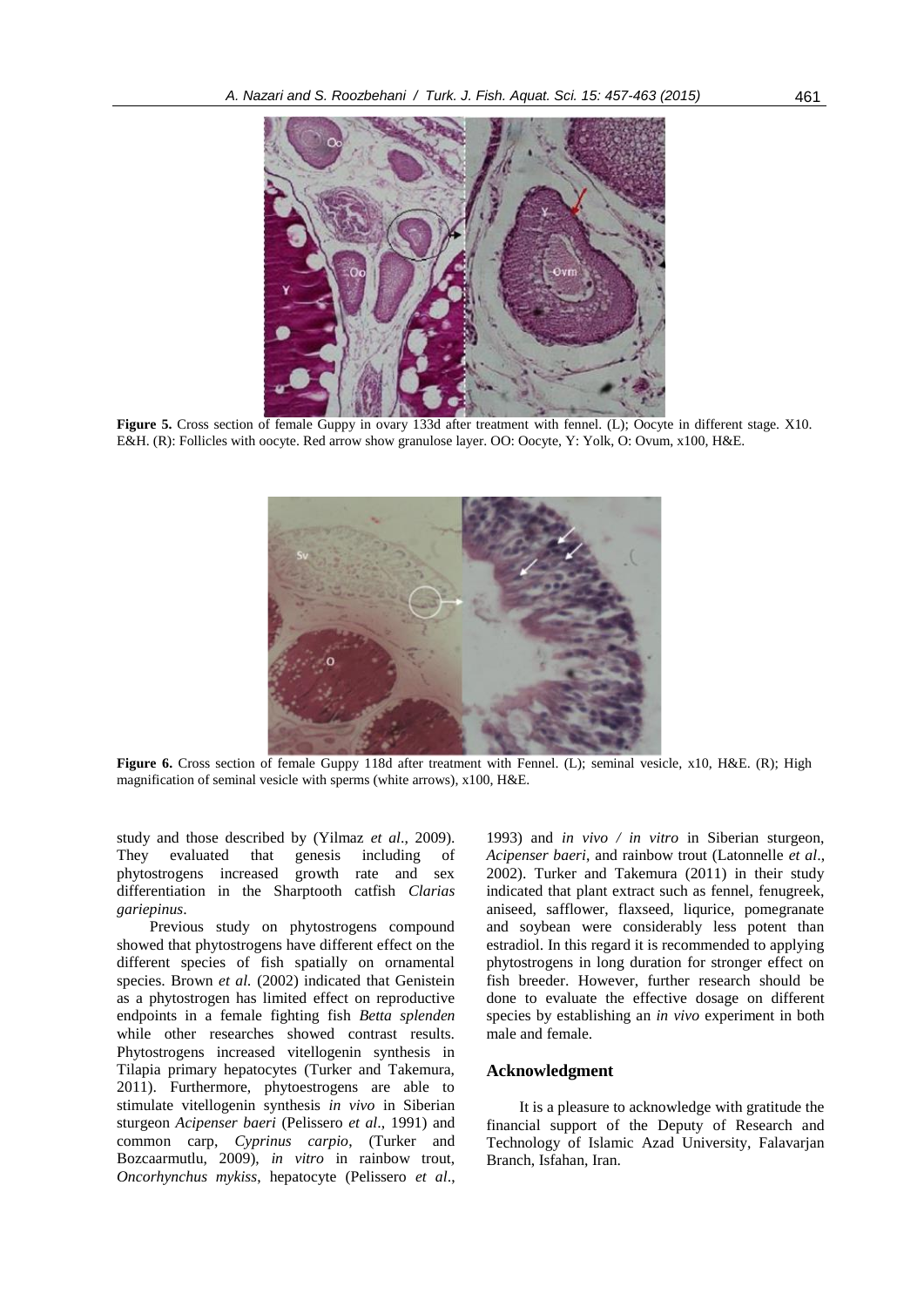

Group Test<br>Figure 7. Comparison of fertility rate in test groups and control during experiment.

#### **References**

- Abbasi, F., Oryan, S.H. and Matinfar, A.B. 2006. Histology and morphology of Ovary of *Epinephelus Coiodes* in Persian Golf. Pajouhesh and Sazandegi, 66: 84-94.
- Adlercreutz, H. 1995. Phytoestrogens: epidemiology and a possible role in cancer protection. Environmental Health Perspectives, 103: 103-112. PMCID: PMC15 18863
- Beck, V., Rohr, U. and Jungbauer, A. 2005. Phytoestrogens derived from red clover: an alternative to estrogen replacement therapy? Journal of Steroid Biochemistry and Molecular Biology, 94: 499-518. doi:10.1016/j.jsbmb.2004.12.038
- Bennetts, H.W., Underwood, E.J. and Shier, F.L. 1946. A specific breeding problem of sheep on subterranean clover pastures in Western Australia. Australian Veterinary Journal, 22: 2-12. doi: 10.1111/j.1751- 0813.1946.tb15473.x
- Brown, A.C., Stevenson, L.M., Leonard, H.M., Nieves-Puigdoller, K. and Clotfelter, E.D. 2014. Phytoestrogens  $\beta$ -Sitosterol and Genistein Have Limited Effects on Reproductive Endpoints in a Female Fish, *Betta splendens*. Hindawi Publishing Corporation BioMed Research International, id: 681396. 7 pp. doi: 10.1155/2014/681396.
- Choi, E. and Hwang, J. 2004. Antiinflammatory, analgesic and antioxidant activities of the fruit of Foeniculum vulgare. Fitoterapia, 75(6): 557–565. doi:10.1016/j.fitote.2004.05.005
- Citarasu, T. 2010. Herbal biomedicines: a new opportunity for aquaculture industry. Aquacult. Int., 18: 403–414. doi: 10.1007/s10499-009-9253-7.
- Clotfelter, E.D. and Rodriguez, A.C. 2006. Behavioral changes in fish exposed to phytoestrogens. Environmental Pollution. 144: 833-839. doi:10.1016/j.envpol.2006.02.007.
- De Man, E. and Peeke, H.V. 1982. Dietary ferulic acid, biochanin A, and the inhibitionof reproductive behavior in Japanese quail (*Coturnix coturnix*). Pharmacology Biochemistry and Behavior, 17: 405- 411. doi:10.1016/0091-3057(82)90296-9
- Dixon, R.A. 2004. Phytoestrogens. Annual Review of Plant Biology, 55: 225-261. doi: 10.1146/annurev.arplant. 55.031903.141729
- Georgescu, B. and Georgescu, C. 2012. *Poecilia reticulata* as a valuable biological indicator of endocrine disruption, Poec. Res., 2(1): 15-19.
- Hogarth, J.P. 1976. Viviparity. Institute of Biology's Studies in Biology Press. No, 75. London, 68 pp.
- Kahkesh, F.B., Yooneszadeh, F.M., Amiri, F. and Nickpey, M. 2010. Effect of ovaprim, ovatide, HCG, LHRH-A2, LHRHA2+CPE and carp pituitary in benni (*Barbus sharpeyi*) artificial breeding. Global Veterinaria, 5(4): 209-214. ISSN 1992-6197.
- Lam, T.J. 1983. Environmental influences on gonadal activity in fish. Fish Physiology. Academic Press, London: 65-116
- Mylonas, C.C., Fostier, A. and Zanuy, S. 2009. Broodstock management and hormonal manipulation of fish reproduction. Aquculture, 197: 99-136. doi:10.1016/j.ygcen.2009.03.007
- Oryan, Sh., Hosseinzadeh, H. and Abdali, C. 1993. Gonad histology of *Thunnus albacore* in Persian Golf. Iranian Journal of Fisheries Science, 12(4): 85-97. ISSN: 1562-2916.
- Pelissero, C., Bennetau, C., Babin, P., Le Menn, F. and Dunogues, J. 1991. The estrogenic activity of certain phytoestrogens in the siberian sturgeon *Acipenser baeri.* The Journal of Steroid Biochemistry and Molecular Biology, 38(3): 293–299. doi:10.1016/0960-0760(91)90100-J.
- Pelissero, C., Flouriot, G., Foucher, J.P., Bennetau, B., Dunogues, J., Le Gac, F. and Sumpter, J.P. 1993. Vitellogenin synthesis in cultured hepatocytes; an in vitro test for the estrogenic potency of chemicals. The Journal of Steroid Biochemistry and Molecular Biology, 44(3): 263–272. doi:10.1016/0960-0760(93) 90086-C.
- Setchell, K.D. and Cassidy, A. 1999. Dietary isoflavones: biological effects and relevance to human health. Journal of Nutrition, 129: 758-767. doi: 0022-3166/99 \$3.00.
- Torkezahrani, sh., Akhavanamjad, M., Mojab, F. and Alavimajd, H. 2007. Clinical effect of Fennel *Foeniculum vulgare* on primary dysmenorrhea. Journal of Reproduction and infertility, 1(8):45-52. ISSN: 2251676X, 22285482
- Turker, H. and Bozcaarmutlu, A. 2009. Effect of total isoflavones found in soybean on vitellogenin production in common carp. Kafkas Universitesi Veteriner Fakultesi Dergisi, 15(4): 561-568. Article Code: 2009/062-A.
- Turker, H. and Takemura, H. 2011. Effects of environmental contaminants and natural substances on vitellogenesis in tilapia primary hepatocytes. Turkish Journal of Fisheries and Aquatic Sciences, 11: 539- 545. doi: 10.4194/1303-2712-v11\_4\_07.
- Woodhead, A.D., Setlow, R.B. and Scully, P.M. 1979. Migration of intraperitoneally injected thyroid cells in